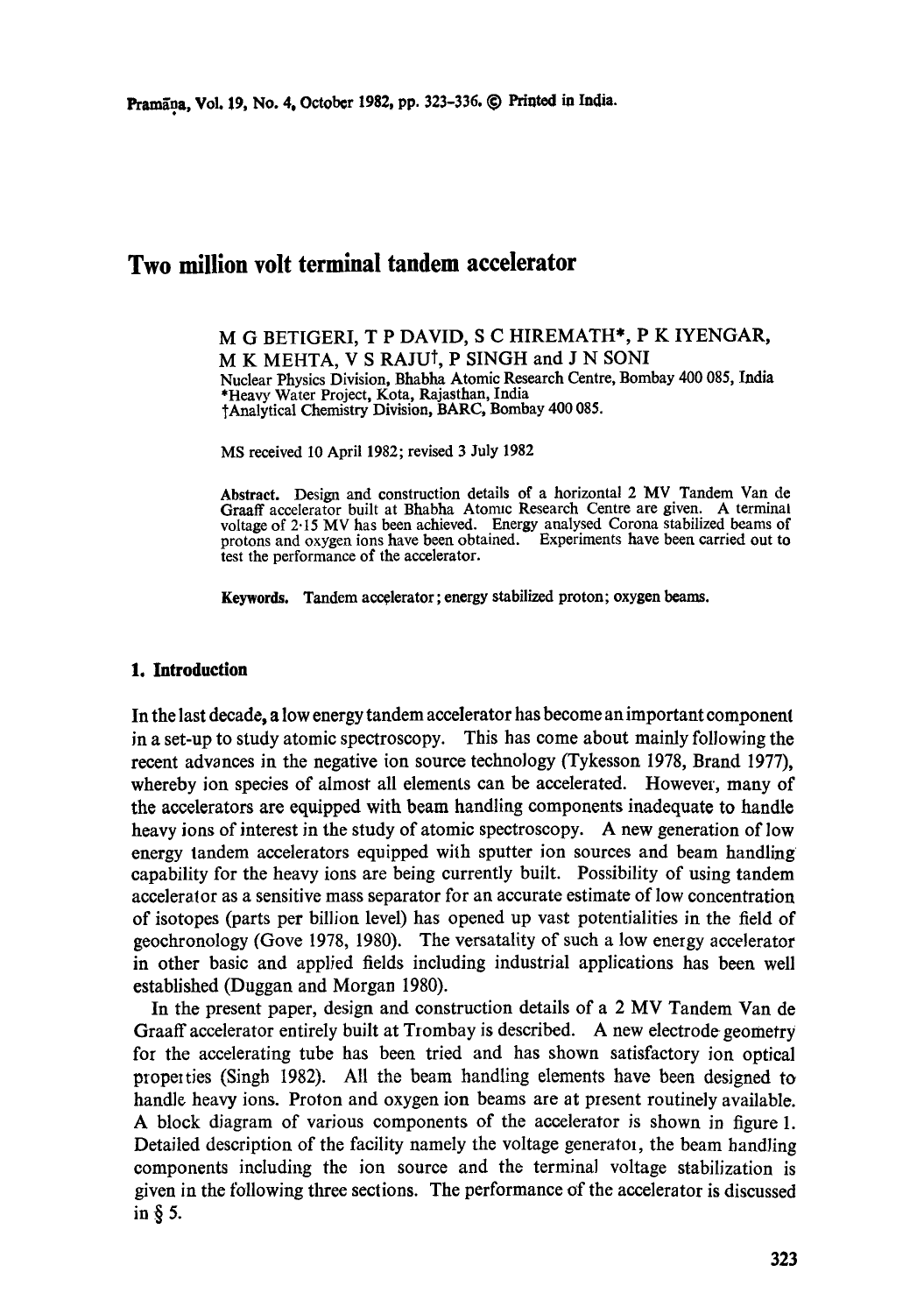

**Figure** 1. Block diagram of 2 MV Tandem accelerator.

#### **2. Voltage generator**

The voltage generator consists of a charge sprayer and an insulating belt conveyor which charges the insulated terminal supported by two column structures on either side mounted on the two end cover flanges of a pressure vessel in cantilever arrangement (figure 2). An electrostatic potential upto  $2.15$  MV has been achieved. The term column structure refers to the region where an uniform field gradient is established by means of conducting planes properly insulated from each other and a resistance chain. In the present set-up, two support columns each consisting of 49 sections are assembled--each section being separated by nine unglazed ceramic insulators of 25 mm thickness. A column plate (3 mm thick 2S aluminium plate, 575 mm in diameter) assembly (figure 3) consists of gradient bars to provide smooth surface to the belt, spark gaps and smooth polished hoops made of aluminium tubing (12 mm OD, 6 mm ID). Each of these column sections define an equipotential plane of 40 kV]section. The column plates are bonded together (figure 4) using commercially available two-component adhesive. The voltage generator is placed inside a pressure vessel  $(I.D.= 1.97 m$ , length=4.72 m, thickness 25 mm) so that high gas pressure provides the necessary insulation to, sustain high voltage gradients. The maximum radial voltage gradient for 2 MV on terminal for the present geometry is 90.8 kV/cm. This includes the corrections due to irregularity in the shape of the inner cylinder due to the presence of hoops. The axial voltage gradient between two neighbouring column sections for the present geometry (gap  $g=25$  mm, diameter of the hoop  $d=12.5$  mm  $g/d=2$ ) has been calculated to be 41.6 kV/cm. Since the spark gaps placed between two column sections result in a gap of  $3 \text{ mm}$ , the insulating gas pressure must be maintained at 11 kg/cm<sup>2</sup> to maintain such gradient assuming a 30 kV/cm gradient at one atmosphere gas pressure. A pressure vessel to withstand an internal gas pressure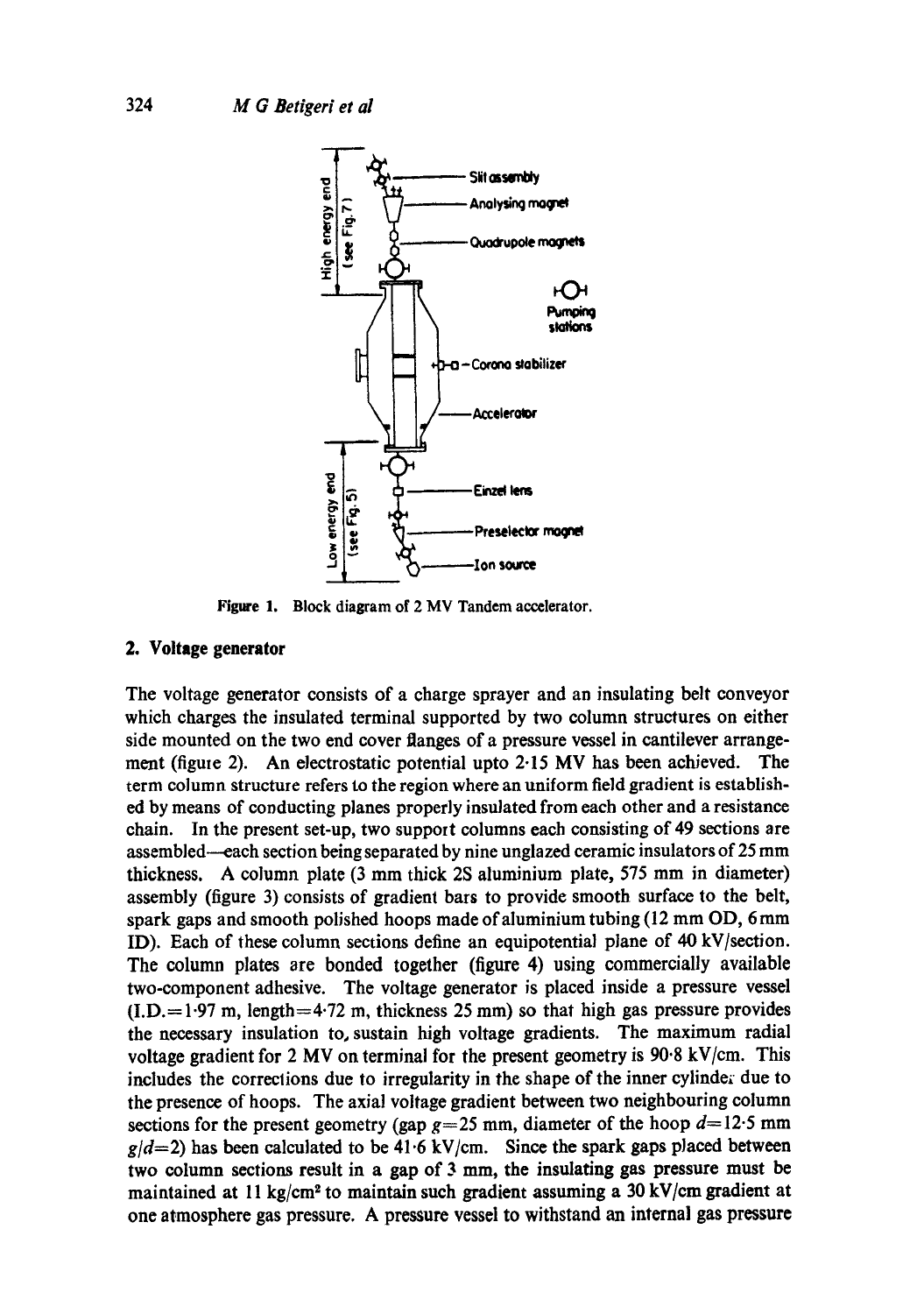

Figure 2. Voltage generator assembly showing the two-column structures in cantilever arrangement.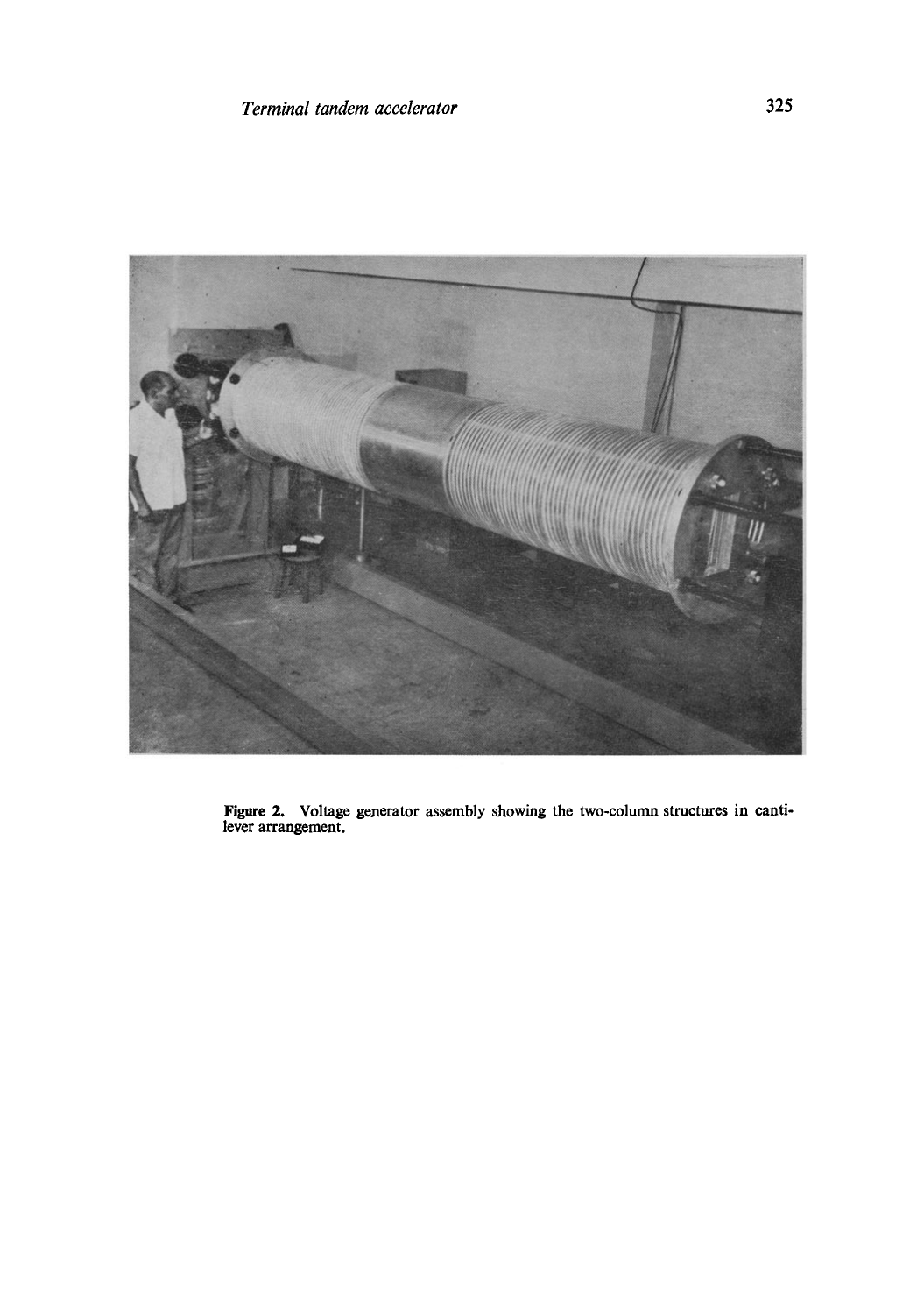

Figure 3. Configuration of a column plate.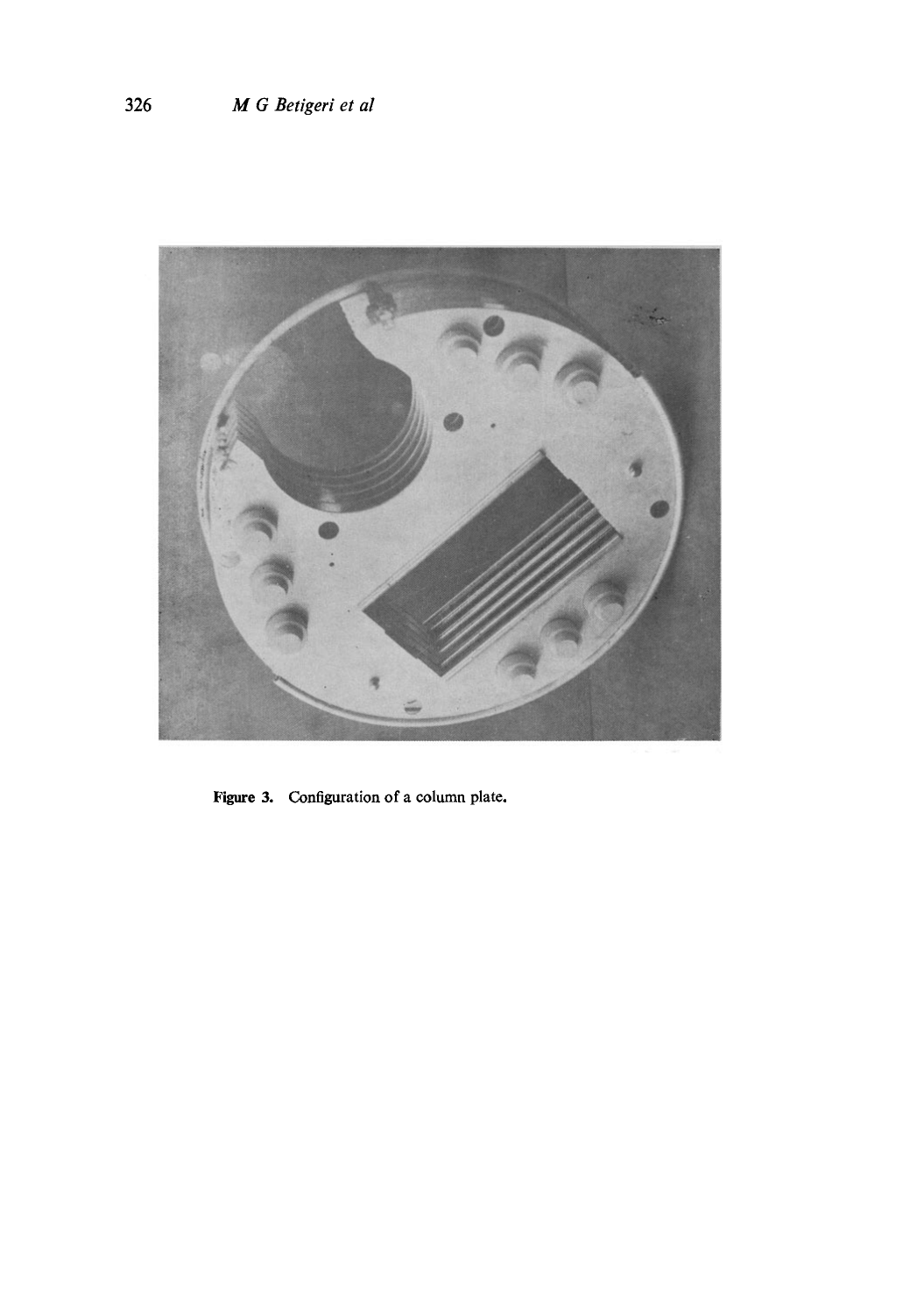

Figure 4. Column structure details and the accelerating tube.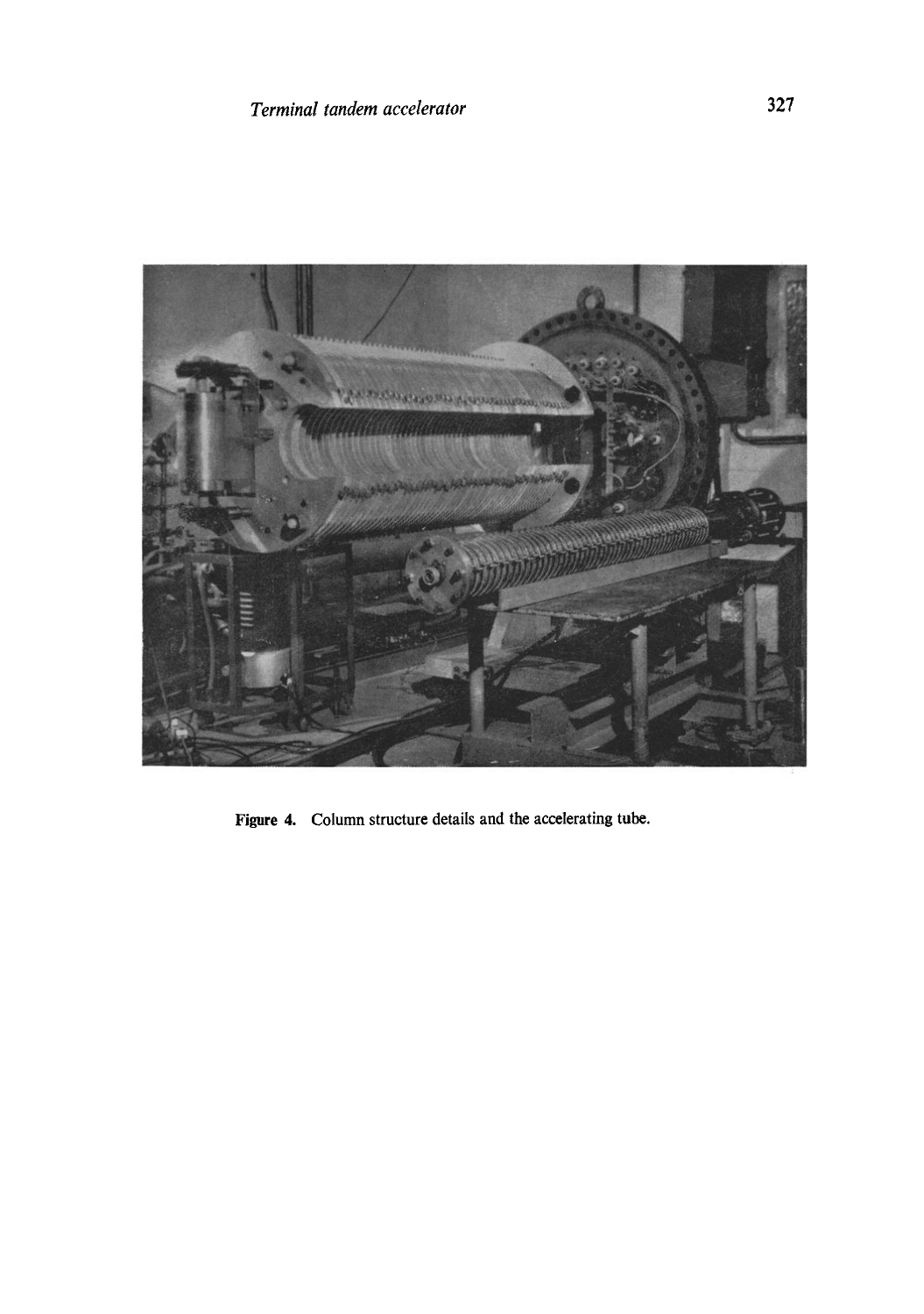

Figure 5. Beam handling components--low energy end. (For legends see Figure 1)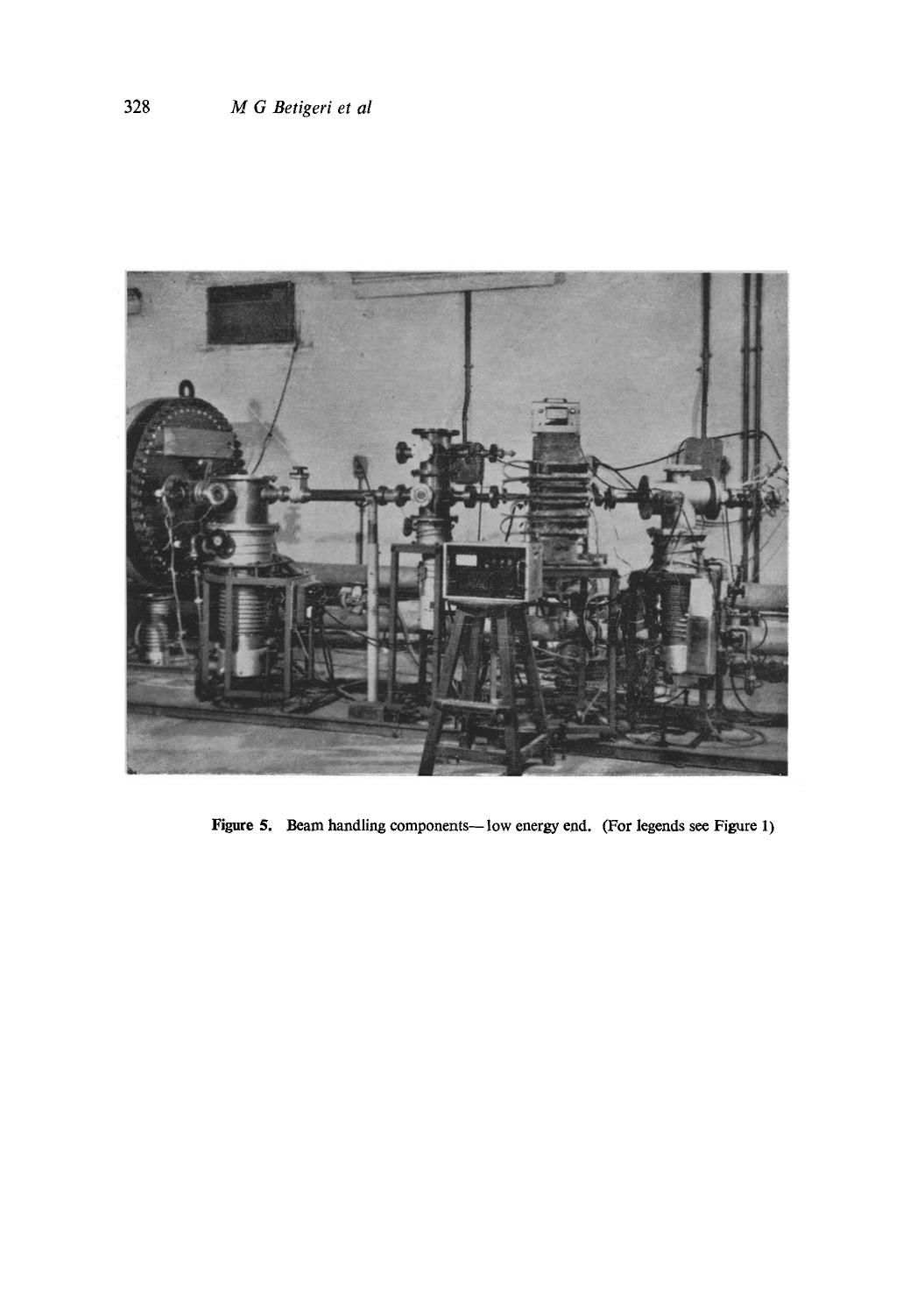of 17.6 kg/cm<sup>2</sup> has been designed and fabricated to ASME specifications. A dry mixture of nitrogen and carbon dioxide has been used in the present set-up though  $\text{dry SF}_6$  may allow a higher voltage to be attained.

A nylon endless belt (220 mm wide, 1.2 mm thick) running between the terminal pulley and a specially designed  $1.5$  HP 'inverted' motor conveys electric charge to the high voltage terminal. The mount supporting the pulley in the terminal is adjustable to provide the necessary belt tension. A variable belt charge power supply (0-30 kV 8 mA DC) is connected to a charging screen kept slightly rubbing on to the belt through a constant current device which acts as a variable series impedance in the belt charge circuit.

A current drain of 10  $\mu$ A from one column plate to the next through 4000 MQ resistors results in potential steps of 40 kV per section uniformly from high voltage terminal to the ground when the accelerator operates at 2 MV. A chain of sixteen resistors (250 M $\Omega$  each) is mounted in a high density polystyrene box with springloaded end terminals. This is fitted at the centre of the belt space, diagonally between two adjacent column plates. The resistors at the ground ends of the two column sections are connected to ground through current meters to monitor column currents **--thus** providing a rough terminal voltage measurement.

### **3. Beam handling**

In a tandem configuration, the high voltage  $V$  achieved at the terminal is used first for accelerating singly-charged negative ions to energy eV and then further accelerate the positive ions produced in a charge exchange canal in the terminal to energies  $n eV$  where  $n$  is the charge state of the positive ion produced in the stripper. The beam handling components are, therefore, divided into three groups with one group at the low energy end of the accelerator and the other group at the high energy end of the accelerator in addition to a third group consisting of accelerating tubes and the stripper canal located inside the pressure vessel. The beam handling components, at the low energy end (figure 5) consist of a negative ion source, and ion optical elements consisting of Einzel lenses and 20 ° preselector magnet for mass selection. The ion source used is a modified version of a duoplasmatron earlier developed in this laboratory (Betigeri *et al* 1975). A cross-sectional view of the ion source is given in figure 6. Negative ions are directly extracted from the ion source by displacing the intermediate electrode axis by 1.5 mm with respect to the beam axis. Optimized values for the ion source parameters are listed in Appendix. Two Einzel lenses are used for focussing low energy negative ion beam-one before injecting into the magnet and the other one after the magnet but before injecting into the accelerating tube. The 20° preselector magnet has been designed to analyse 100 keV singly-chaiged ions of  $A=240$  amu. The K value ( $= ME/Q^2$ ) for the magnet is 24. The current in the magnet coils is stabilized to  $0.1\%$ . Typically, extracted negative ion beams listed in Appendix are measured in a Faraday cup after the magnet. The second Einzel lens enables selection of suitable input characteristics to match the ion optical requirements of the accelerating tube.

The accelerating tube (figure 4) consists of a periodic repetition of an 'index' glass ring  $(127 \text{ mm OD}, 82 \text{ mm ID}, \text{ and } 25 \text{ mm thick})$  and specially-shaped stainless steel electrode (140 mm OD, 50 mm ID and 0.8 mm thick). There are 50 sections in each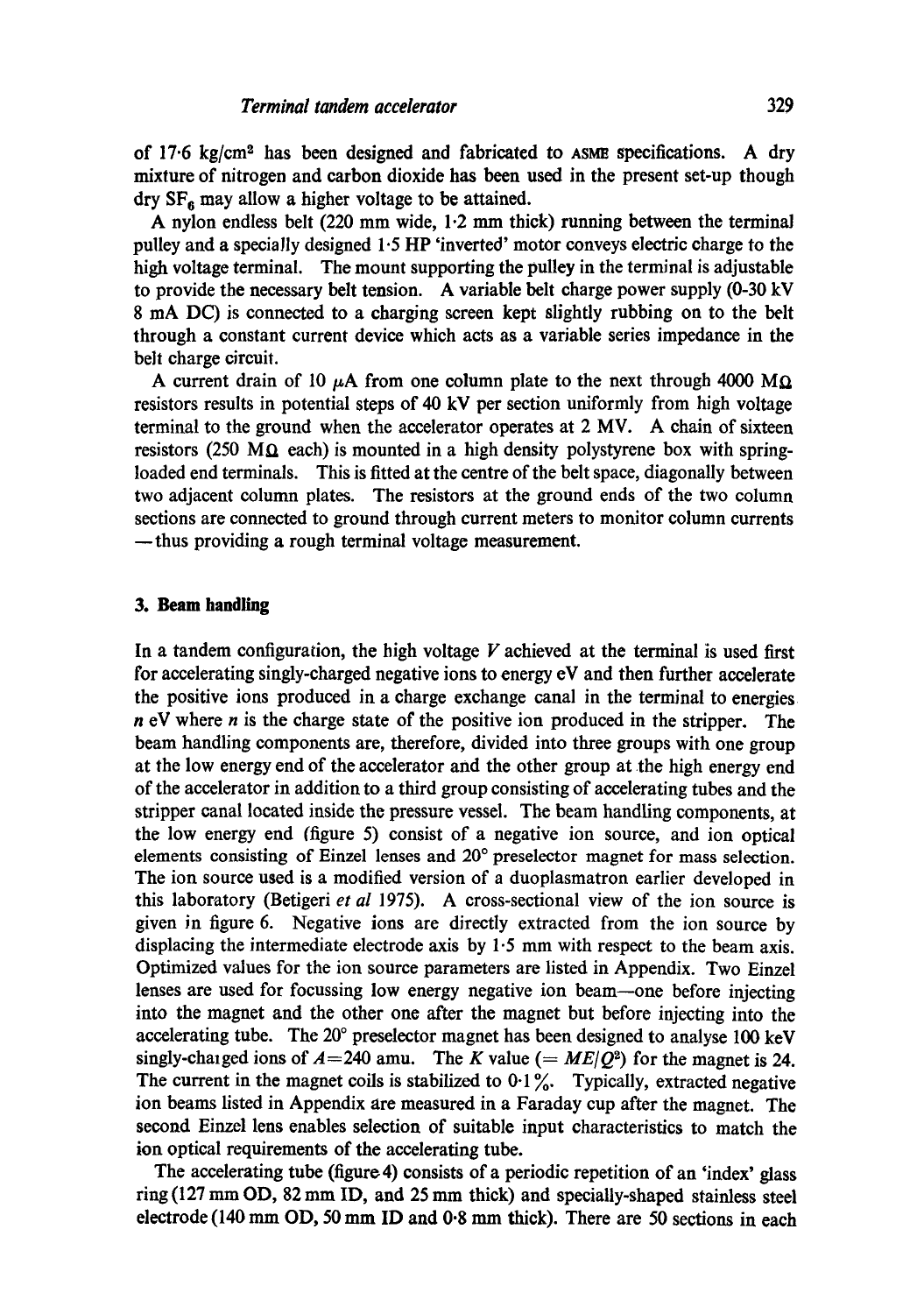

Figure 6. Cross section of direct extraction negative ion source.

tube. The accelerating tubes are mounted on the pressure vessel flanges through bellows to facilitate alignment. Each of the electrode is electrically connected to a corresponding column plate. Hence the charged particles travelling in vacuum inside the tube gain 40 kcV energy per unit charge per section corresponding to a terminal voltage of 2 MV. The focussing properties of this accelerating tube have been studied and are reported in Singh (1982). The ion optical calculations for the accelerating tube suggest the necessity of grading the accelerating voltages in the first few sections of the accelerating tube. Based on these calculations, we have adjusted the values of resistors in the first few sections so that the particle gains an energy of 10 keV in the first two sections, 20 kcV in the 3rd section and later a constant acceleration of 40 kcV per section. Thc stripper canal is a 6 mm I.D. stainless steel tube of lengt h610 mm connected between the two terminal ends of the accelerating tubes. Oxygen gas at a pressure of 10  $\mu$  (corresponding to  $N=10^{16}$  atoms/cm<sup>2</sup>) is optimum for a charge exchange process. This is true assuming that the cross-section for charge exchange ( $\sigma$ ) is of the order of 10<sup>-16</sup> cm<sup>2</sup> so that  $N\sigma \approx 1$ . The positive ion produced at the terminal are further accelerated in the 2nd accelerating tube.

The third group of beam handling components (figure 7) includes quadrupole lenses and analysing magnet. The quadrupole lenses focus the beam coming from the accelerator which is slightly diverging. As a result of the charge exchange process in the stripper canal, the exit beam is composed of various charge states and hence of different energies. The analysing magnet, together with settings on quadrupole lenses therefore selects out a particular charge state. The analysing magnet  $(K=160)$ bends the beam through 20° and has a bending radius  $\rho = 141 \cdot 7$  cm. It uses hollow aluminium conductor for its coils and the current is stabilized to better than 30 ppm. The field is measured using a NMR digital gaussmeter.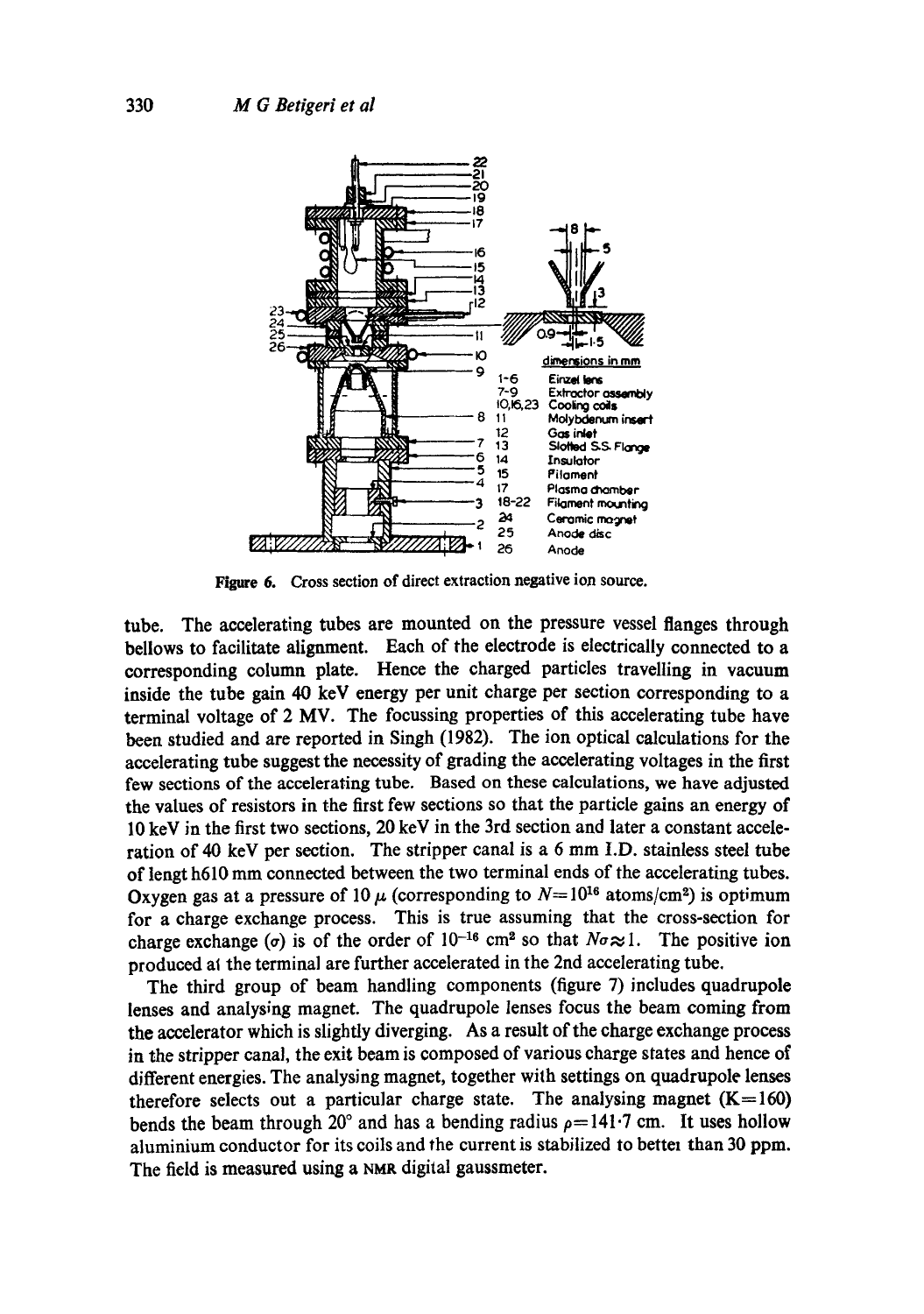

Figure 7. Beam handling components--high energy end. (for legends see figure 1).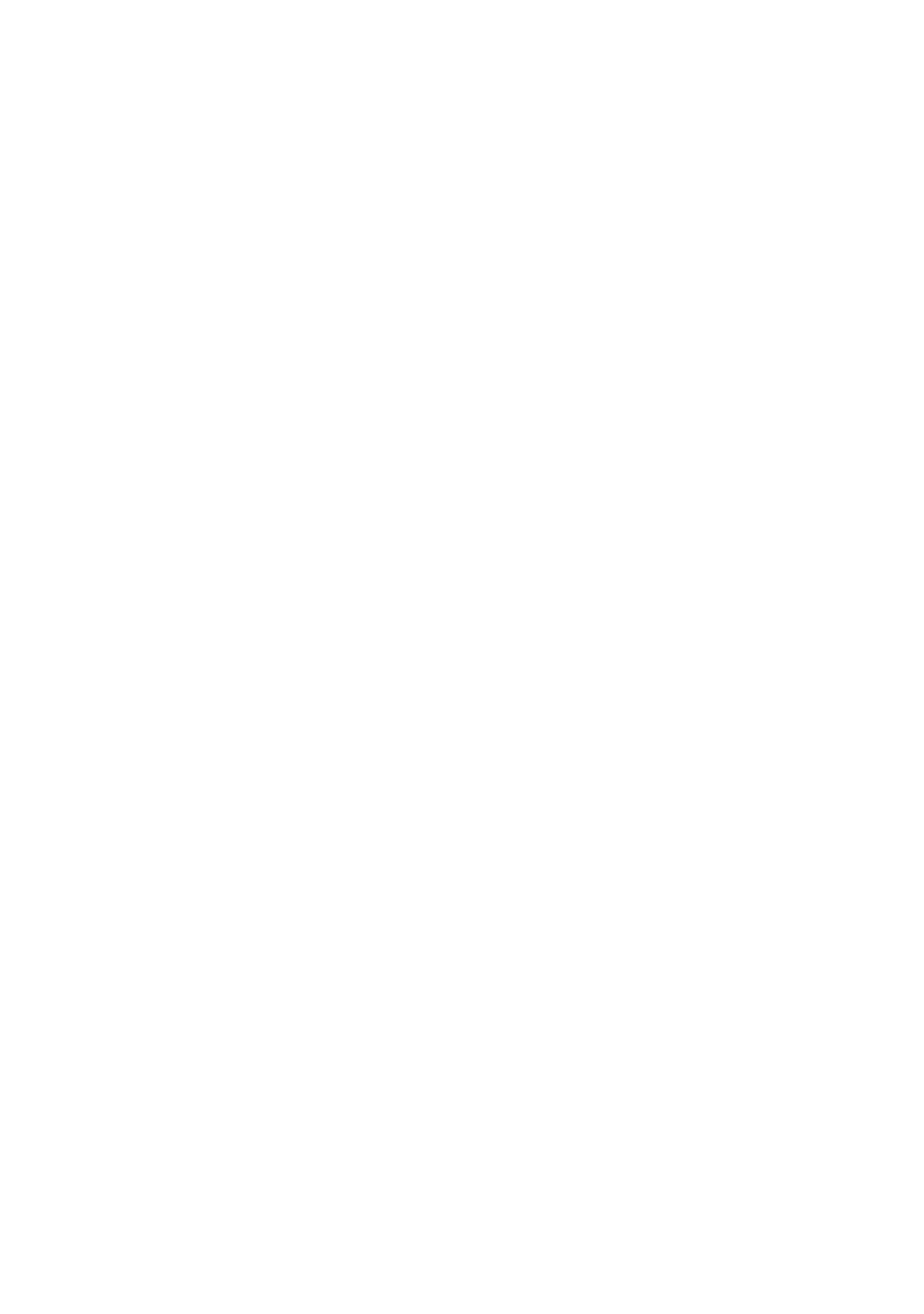#### **4. Terminal voltage stabilization**

For any meaningful experiments to be performed with an accelerator, it is necessary that the energy of the incoming beam of charged particles be accurately known and controllable. In electrostatic accelerators this requirement amounts to demanding a stable terminal voltage and to be able to vary. This is achieved by installing a corona feedback control system. The corona collector assembly consisting ot a group of fine needles projected at a short distance with respect to the high voltage terminal is mounted on the tank flange located centrally along the axis of the tank facing the terminal. The shaft carrying the corona collector needles is driven by a remotely controlled reversible motor. This motor also drives through a suitable reduction gear a 10-turn potentiometer which is connected to a 1.5 V battery through a microammeter on the control panel and is calibrated to indicate the position of the corona collector needles inside the pressure vessel. The corona current is diawn through the plate of a power tube (4D21) which is controlled by its biasing derived frcm the feed back system (figure 8).

The feedback is obtained fiom signals picked up on a pair of insulated slits which are located in a chamber after the  $20^{\circ}$  analysing magnet. Depending on the variations in the analysed energy of the particles, the slits which are separated by 1 mm from each other pick up the beam corresponding to larger or smaller radius of curvature. The charge picked up on these slits is separately amplified by a low noise high sensitivity operational amplifier (LM 308). The amplified signals are connected to a balance amplifier. When the two slits receive the same current, the balance amplifier gives no output. Off-balance curent is further amplified and serves to bias lhe grid with respect to the cathode of a 4D21 tube which in turn controls the plate current. The overall gain of the balance amplifier system is such that with a minimum current of to 4 nA on the slits, the feedback system operates satisfactorily to give a stable proton beam.

#### **5. Performance**

The pressure vessel is pressurized to 15 kg/cm<sup>2</sup> with a gas mixture of carbon dioxide and nitrogen in the ratio of 1:4. The accelerating tubes are evacuated using two 2000 l/sec oil diffusion pumps on either side. The beam lines are evacuated by two 500 l/see oil diffusion pumps. All the four pumps are backed by a 800 l/see vapour booster pump which provides an ultimate backing pressure of  $10^{-4}$  torr with a rotary backing pressure as high as 1 torr. A 150 1/min rotary pump is used to back the boostel pump. On each diffusion pump, there are specially designed online liquid nitrogen traps--to avoid backstreaming oil vapour condensation on the accelerating tubes. In a typical run, it is relatively easy to obtain  $2 \times 10^{-6}$  torr in the entire system within one hour from the start-up.

In a continuous run of 4 weeks, voltage testing with the accelerating tube in position was performed. A terminal voltage upto 2-15 MV has been realized. During the run, the dew point of the gas mixture was measured to be  $-40^{\circ}$ C. For the beam trial, 20 keV H-ions were injected into the accelerating tube. The beam monitoring is done at various places along the beam line. Initially, a stabilized beam was obtained at 500 kV terminal voltage. The insulated control slits, lrom which error signals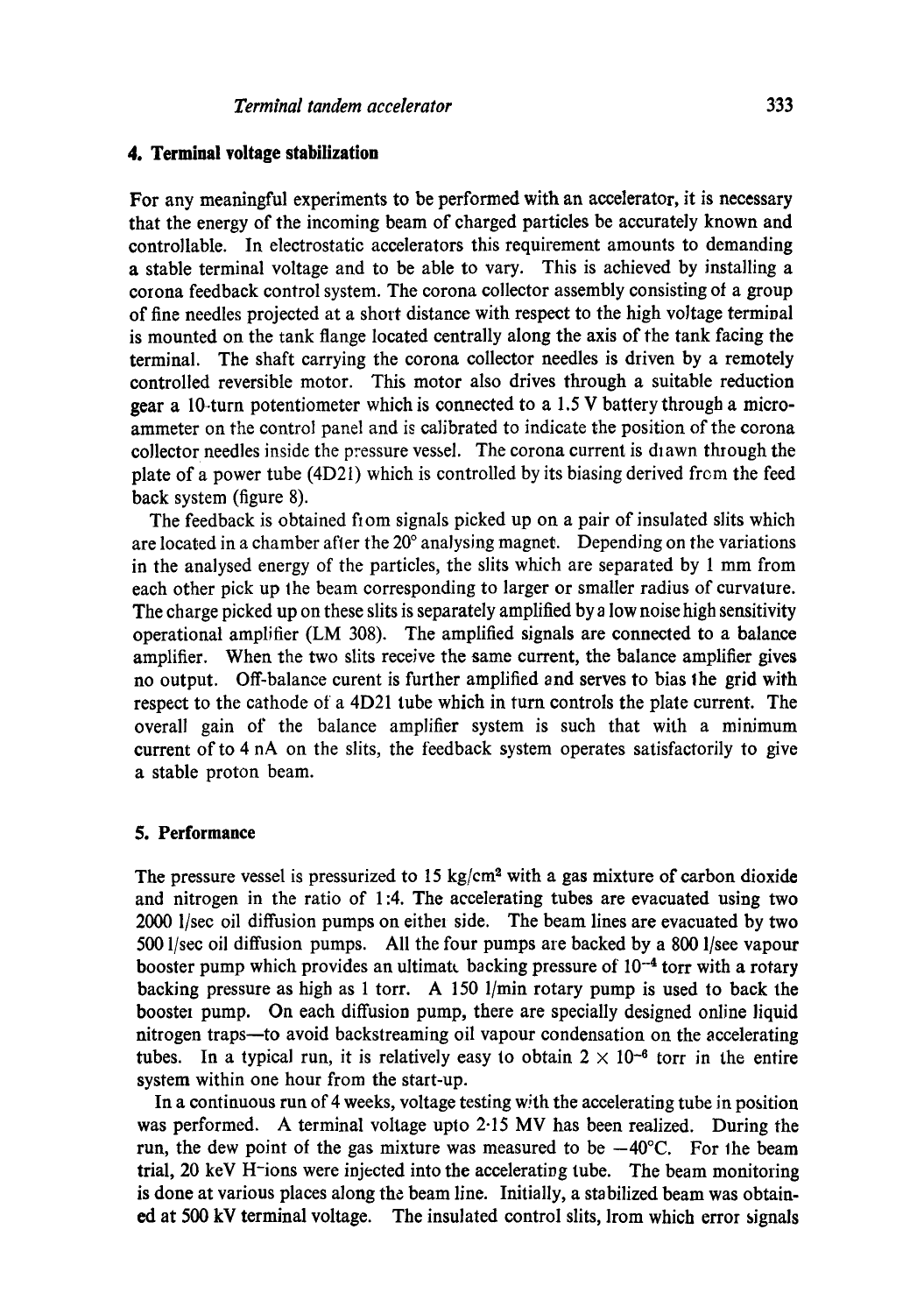



Circuit-diagram-terminal voltage stabilization. Circuit-diagram-terminal voltage stabilization. **Figure 8.** 

334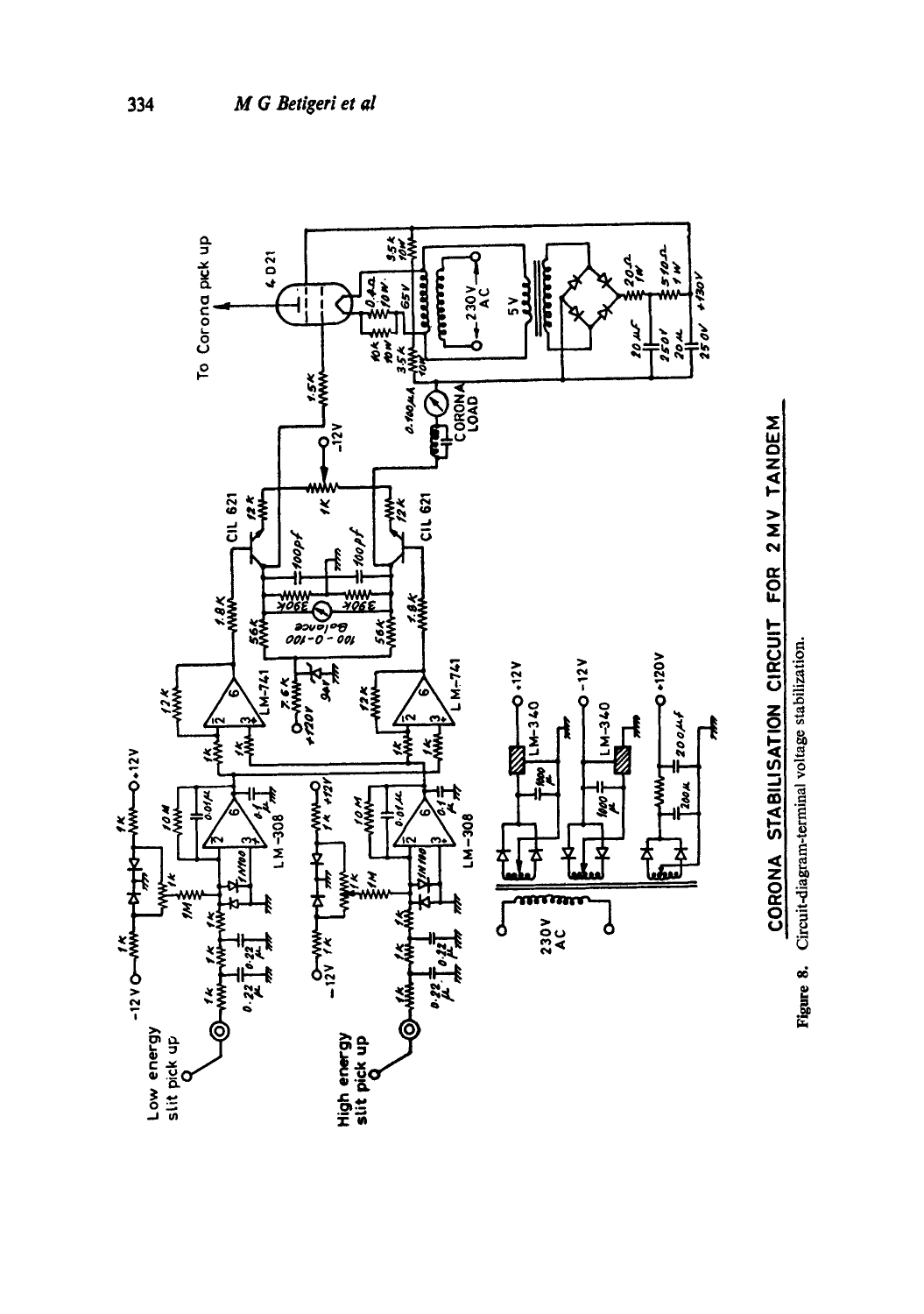**were** obtained for corona stabilization, were adjusted to be 1 mm apart. The beam intensity obtained after the energy analysis in Faraday cup located behind the slits was 175 hA. The beam transmission is not satisfactory at low terminal voltages. **The** transmission can be improved for protons if the present gas stripping is replaced by foil stripping.

A calibration experiment to measure  $(p, \gamma)$  resonances on <sup>27</sup>Al has been done. The resonances chosen are those corresponding to incoming proton energies of 992 **keV** and a doublet at 1381 and 1388 keV. The widths and strengths for these resonances have been recently measured (Meyer *et al 1975*). An evaporated (100  $\mu$ g/cm<sup>2</sup> thick) Al target on Ta backing was kept in the Faraday cup. Using a  $3'' \times 3''$ NaI(T1) scintillation counter, an excitation function for the reaction <sup>27</sup>Al(p,  $\gamma$ )<sup>28</sup>Si between proton energies corresponding to 500-700 kV on the terminal in steps of 5 key has been measured (figure 9). The charge collected on the Faraday cup (with an electron suppressor) is used for normalizing the yield at different energies. The FWHM corresponds to 24 keV. Since these resonances have very small widths, widths of the resonances in figure 9 correspond to the effects due to target thickness and spread in the beam energy. The contribution to the width due to target thickness is estimated to be 20 keV. The spread in beam energy ( $\triangle E$ ) therefore is deduced as 13 keV. It would be possible to reduce  $\triangle E$  by relocating the control slits at the appropriate crossover point farther down the beam line away from the magnet. This optimization has not yet been done.

With the present ion source, it is possible to extract beams of negative ions of gases. Using in the source a gas mixture of argon and oxygen,  $O^-$  beam up to 2  $\mu$ A has been obtained at 20 kV extraction voltage. The negative oxygen ions have been accelerated at a terminal voltage of 800 kV. Charge states corresponding to  $3^+, 2^+, 1^+$ could be identified with analysed beam currents of 18 nA, 30 nA and 3 nA respectively The loss of transmission could be due to variety of reasons. The negative ion extraction energy is low. Significant beam loss could possibly take place even before it enters the accelerating tube. The accelerated beam contains various charge states. The quadrupole focussing for a particular charge state always results in bad focussing for others. In spite of all this, the charge distribution measured is close to that expected at this velocity.



Figure 9. Excitation function for  $\mathbf{A}$ [ $(p, \gamma)$ <sup>10</sup>Si reaction.